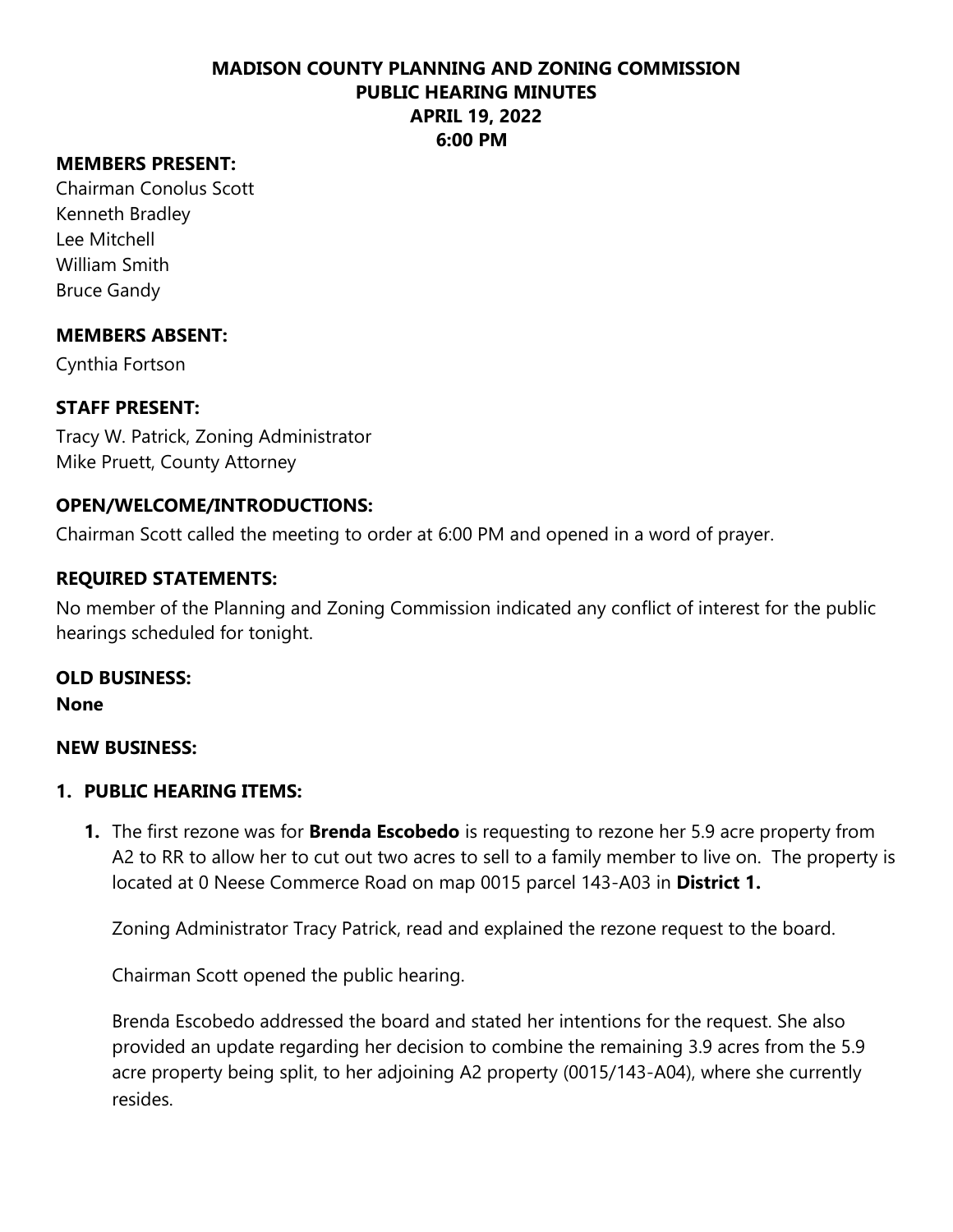Chairman Scott asked if anyone would like to speak in favor of the request. No one came forward.

Chairman Scott asked if anyone would like to speak in opposition to the request. No one came forward.

Chairman Scott closed the public hearing and the floor was opened for discussion.

There was discussion.

The discussion was closed and a vote was taken.

A motion by Kenneth Bradley and second by William Smith was made to approve the rezone, however, County Attorney Mike Pruett, suggested for the motion to include the condition that the remaining 3.9 acres must be combined to her adjoining A2 property (0015/143-A04).

On amended motion by Kenneth Bradley and second by William Smith, the board voted to approve the rezone request with the condition that the remaining 3.9 acres be combined to her adjoining A2 property (0015/143-A04).

The vote was as follows: William Smith, Lee Mitchell, Chairman Scott, Kenneth Bradley, and Bruce Gandy voted YES.

**2.** The second public hearing was for **Steven & Candace Bradley,** they are requesting to rezone their 15.94 acre property from A1 to A2 to combine .82 acres (0047/073A) from adjoining A2 property for a suitable building site to build a home for Steven's disabled brother. Property has unsuitable soil for septic system. The property is located at 1025 Lem Edwards Road on map 0047 parcel 073 in **District 3.**

Zoning Administrator Tracy Patrick, read and explained the rezone request to the board.

Chairman Scott opened the public hearing.

Steven Bradley addressed the board and stated their intentions for the request.

Chairman Scott asked if anyone would like to speak in favor of the request.

No one came forward.

Chairman Scott asked if anyone would like to speak in opposition to the request.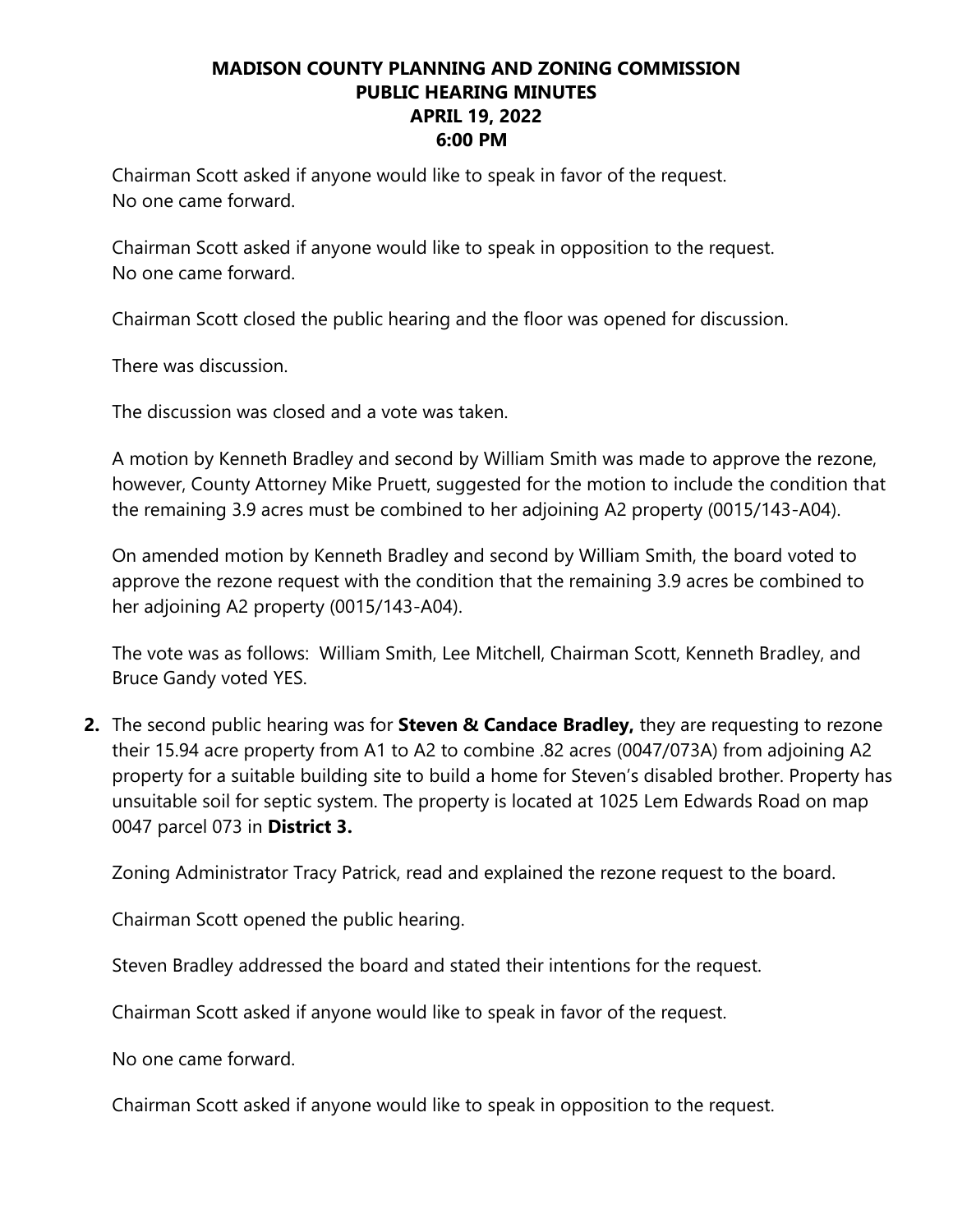No one came forward.

Chairman Scott closed the public hearing and the floor was opened for discussion.

The discussion was closed and a vote was taken.

On motion by Bruce Gandy and second by Lee Mitchell, the board voted to approve the rezone request for the property to be rezoned from A1 to A2.

The vote was as follows: William Smith, Lee Mitchell, Chairman Scott, Kenneth Bradley, and Bruce Gandy voted YES.

**3.** The third public hearing was for **Jimmy & Judy Bates**, they are requesting to rezone a .69 acre portion of their 13.54 acre property from A2 to RR to combine with adjoining (0046/180) RR property to give as a courtesy buffer to neighbor, Curtis Daniel. The property is located at 854 Jack Sharp Road on map 0046 parcel 178 in **District 5.**

Zoning Administrator Tracy Patrick, read and explained the rezone request to the board.

Chairman Scott opened the public hearing.

Applicant Curtis Daniel, addressed the board and stated the intentions regarding the request.

Chairman Scott asked if anyone would like to speak in favor of the request. No one came forward.

Chairman Scott read a letter of support from Rita Kay Fortson that was given to the Zoning Administrator right before the meeting started.

Chairman Scott asked if anyone would like to speak in opposition to the request. No one came forward.

There was discussion.

Chairman Scott closed the public hearing and the floor was opened for discussion.

The discussion was closed and a vote was taken.

On motion by Conolus Scott and second by Bruce Gandy, the board voted to approve the .69 acre portion be rezoned from A2 to RR with the condition that the portion be combined with the adjoining 2.13 acre property (0046/180) RR property.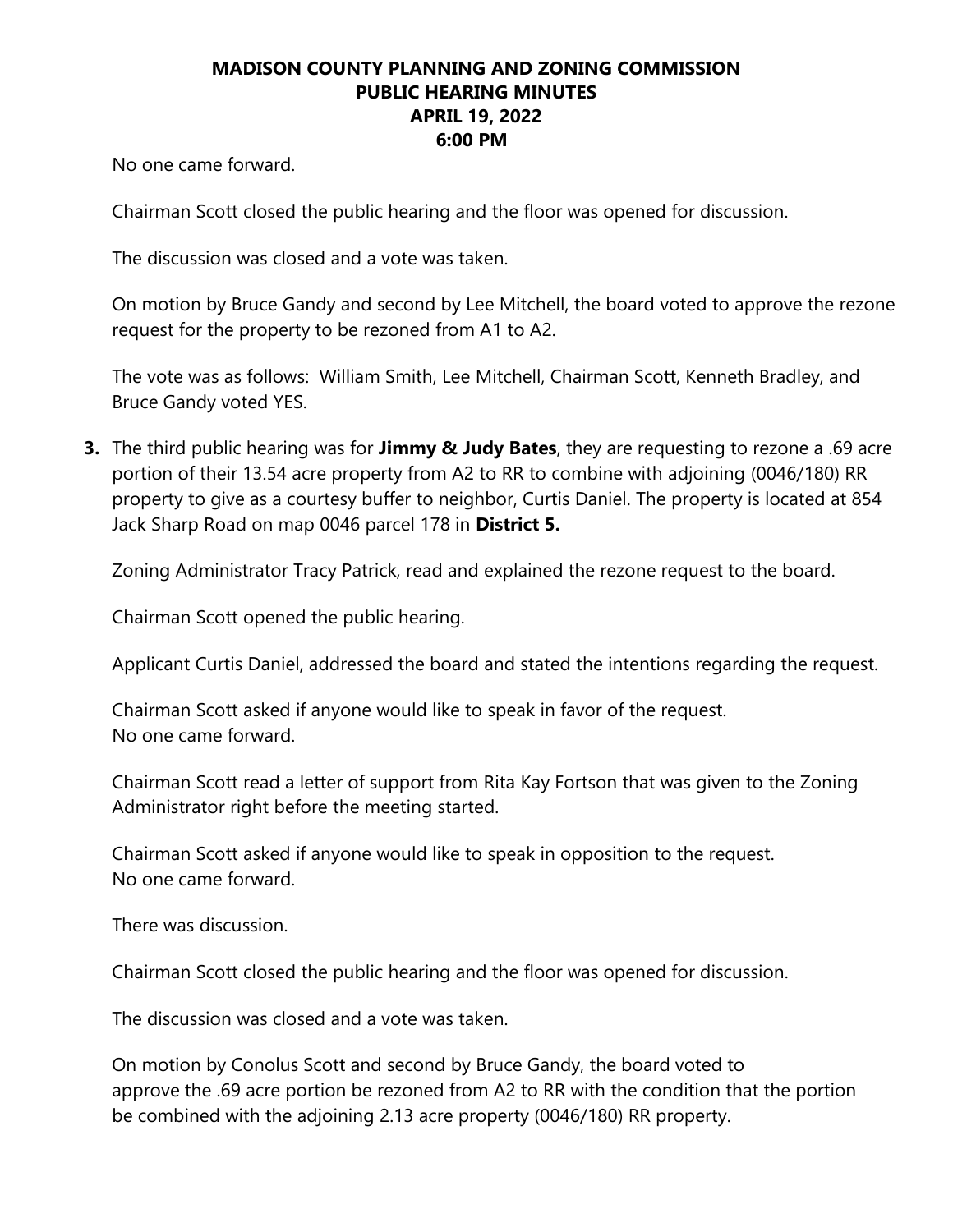The vote was as follows: William Smith, Lee Mitchell, Chairman Scott, Kenneth Bradley, and Bruce Gandy voted YES.

Zoning Administrator Tracy Patrick, informed the board that the next seven rezoning applications, were concerning parcels located around the Thousand Oaks Drive community, that were being requested to be rezoned from A1 to A2 to prohibit intensive farming practices.

There was discussion between County Attorney Mike Pruett and the board.

**4.** The fourth public hearing was for **Billy Crouch with Cajun Investments, LLC,** he is requesting to rezone his 10 acre property from A1 to A2 to prohibit intensive farming practices on the property. The property may be used for future home sites for him or his children, or possible investment property. The property is located at 0 Jot Em Down Road/0 Thousand Oaks Drive on map 0008 parcel 017 in **District 2.**

Zoning Administrator Tracy Patrick, read and explained the rezone request to the board.

Chairman Scott opened the public hearing.

The applicant was not present, nor did he have anyone at the hearing to represent him. The application was considered null and void since attendance to the first public hearing is required.

**5.** The fifth public hearing was for **Robert & Wendy Toll,** they are requesting to rezone their 39.22 acre property from A1 to A2 to prohibit intensive farming practices on the property. The property is located at 750 Davis Farms Road on map 0008 parcel 026 in **District 2.**

Zoning Administrator Tracy Patrick, read and explained the rezone request to the board.

Chairman Scott opened the public hearing.

Robert and Wendy Toll addressed the board and stated their intentions for the request.

Chairman Scott asked if anyone would like to speak in favor of the request.

Robert Kelley and Billy Norris both spoke in favor of the request.

Chairman Scott asked if anyone would like to speak in opposition to the request. No one came forward.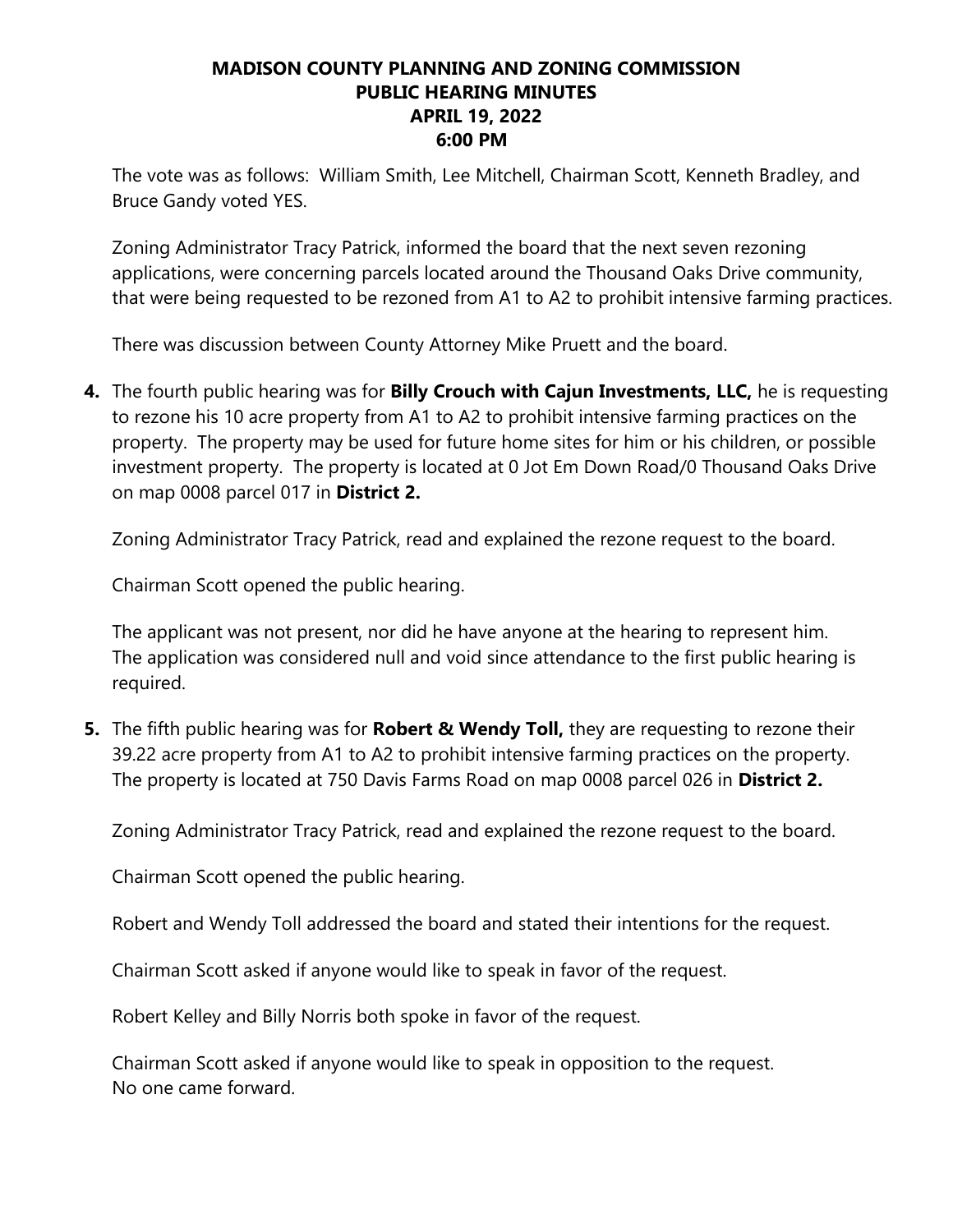Chairman Scott closed the public hearing and the floor was opened for discussion.

On motion by Bruce Gandy and second by Conolus Scott, the board voted to approve the rezone request for the property to be rezoned from A1 to A2.

The vote was as follows: William Smith, Lee Mitchell, Chairman Scott, Kenneth Bradley, and Bruce Gandy voted YES.

**6.** The sixth rezone request was for **Robert & Donna Kelley**, they are requesting to rezone their 29.59 acre property from A1 to A2 to prohibit intensive farming practices on the property. The property is located at 433 Thousand Oaks Drive on map 0008 parcel 022 in **District 2.**

Zoning Administrator Tracy Patrick, read and explained the rezone request to the board.

Chairman Scott opened the public hearing.

Robert Kelley addressed the board and stated their intentions for the request.

Chairman Scott asked if anyone would like to speak in favor of the request.

David Robbins spoke in favor of the request.

Chairman Scott asked if anyone would like to speak in opposition to the request. No one came forward.

Chairman Scott closed the public hearing and the floor was opened for discussion.

On motion by Bruce Gandy and second by William Smith, the board voted to approve the rezone request for the property to be rezoned from A1 to A2.

The vote was as follows: William Smith, Lee Mitchell, Chairman Scott, Kenneth Bradley, and Bruce Gandy voted YES.

**7.** The seventh rezone request was for **Randy & Cindy Pethel,** they are requesting to rezone their 21.17 acre property from A1 to A2 to prohibit intensive farming practices on the property. The property is located at 545 Thousand Oaks Drive on map 0008 parcel 023 in **District 2.**

Zoning Administrator Tracy Patrick, read and explained the rezone request to the board.

Chairman Scott opened the public hearing.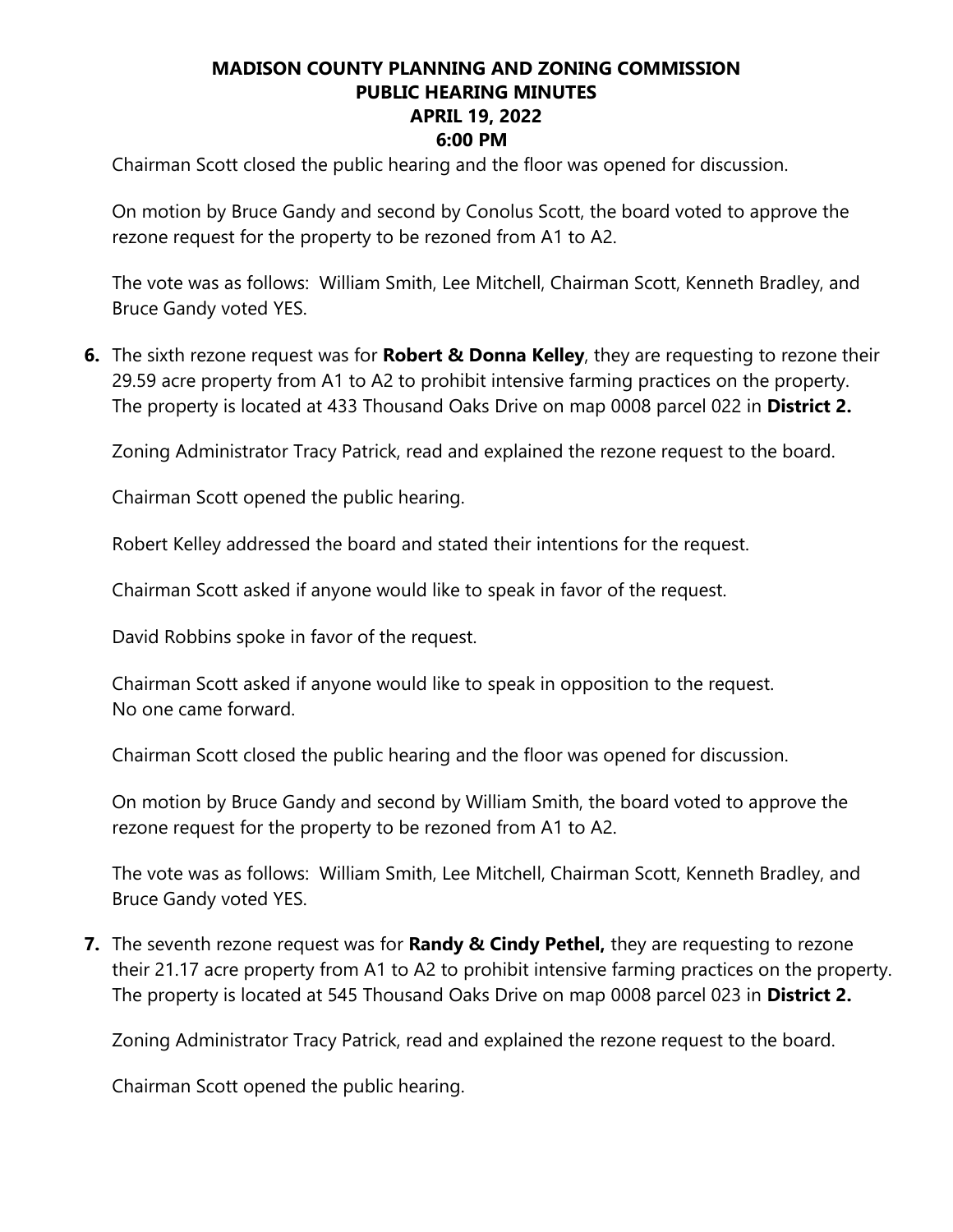Randy and Cindy Pethel addressed the board and stated their intentions for the request.

Chairman Scott asked if anyone would like to speak in favor of the request.

David Robbins spoke in favor of the request.

Chairman Scott asked if anyone would like to speak in opposition to the request. No one came forward.

Chairman Scott closed the public hearing and the floor was opened for discussion.

On motion by Kenneth Bradley and second by Bruce Gandy, the board voted to approve the rezone request for the property to be rezoned from A1 to A2.

The vote was as follows: William Smith, Lee Mitchell, Chairman Scott, Kenneth Bradley, and Bruce Gandy voted YES.

**8.** The eighth rezone request was for **David Robbins,** he is requesting to rezone his 10.53 acre property from A1 to A2 to prohibit intensive farming practices on the property. The property is located at 176 Thousand Oaks Drive on map 0008 parcel 020 in **District 2.**

Zoning Administrator Tracy Patrick, read and explained the rezone request to the board.

Chairman Scott opened the public hearing.

David Robbins addressed the board and stated his intentions for the request.

Chairman Scott asked if anyone would like to speak in favor of the request.

Robert Kelley spoke in favor of the request.

Chairman Scott asked if anyone would like to speak in opposition to the request. No one came forward.

Chairman Scott closed the public hearing and the floor was opened for discussion.

On motion by Conolus Scott and second by Lee Mitchell, the board voted to approve the rezone request for the property to be rezoned from A1 to A2.

The vote was as follows: William Smith, Lee Mitchell, Chairman Scott, Kenneth Bradley, and Bruce Gandy voted YES.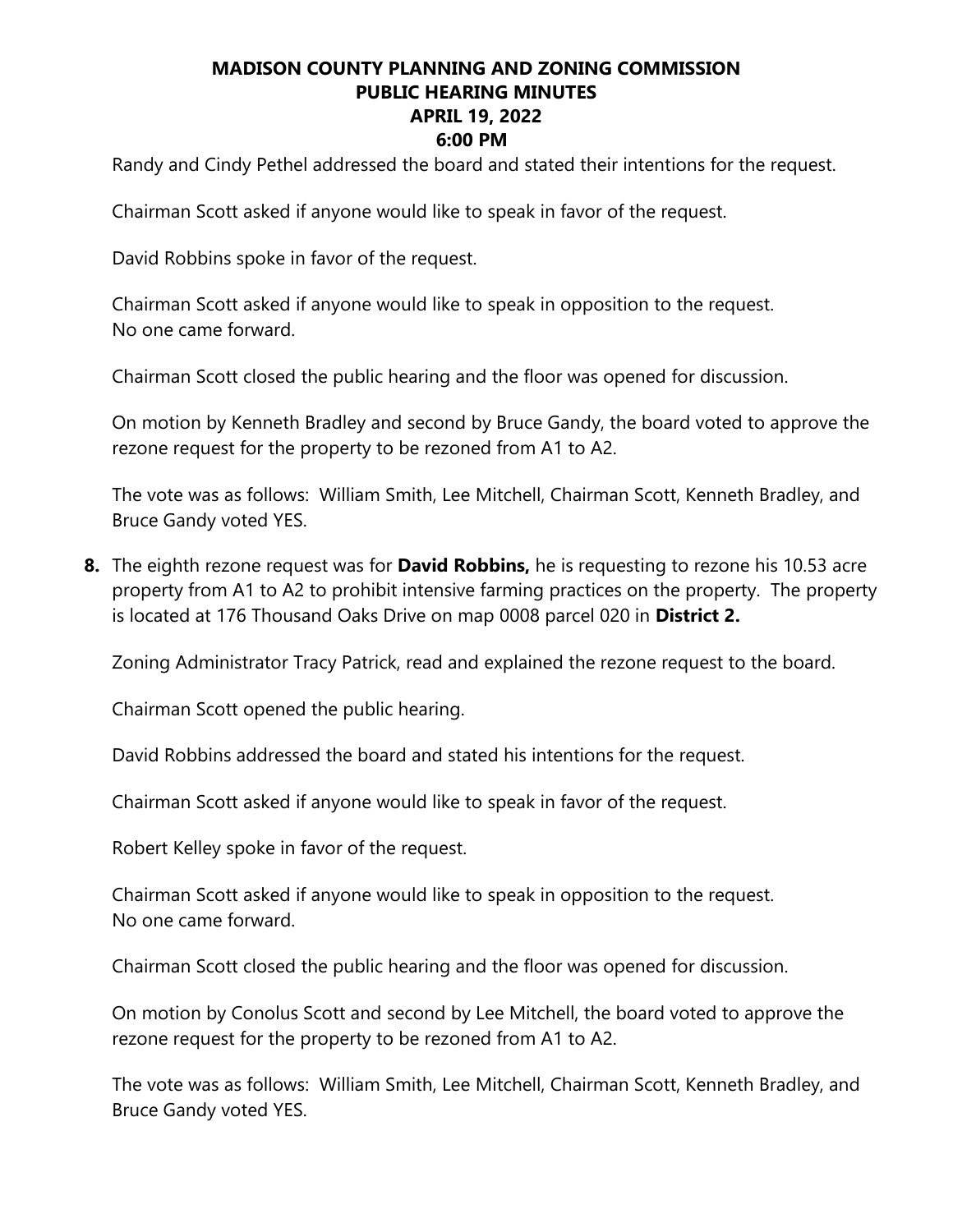**9.** The ninth rezone request was for **Billy Norris,** he is requesting to rezone his three contiguous tracts of land from A1 to A2 to prohibit intensive farming practices on the properties. The properties are located at 0 Davis Farms Road on map 21 parcels 134 (10.13 ac), 135 (33.02 ac), and 136 (29.68 ac) in **District 2** (Note: There is a fourth contiguous tract located above these and he and his wife, Priscilla Norris, own all four parcels together. However, the fourth tract is listed in Priscilla's name and a separate rezone application has been submitted for it as well and is for the same purpose.)

Zoning Administrator Tracy Patrick, read and explained the rezone request to the board.

Chairman Scott opened the public hearing.

Billy Norris addressed the board and stated his intentions for the request and said he would like to have cattle on the property as well.

Chairman Scott asked if anyone would like to speak in favor of the request.

Robert Toll spoke in favor of the request.

Chairman Scott asked if anyone would like to speak in opposition to the request. No one came forward.

Chairman Scott closed the public hearing and the floor was opened for discussion.

There was discussion regarding the legal amount of cattle Mr. Norris could have on the proposed A2 property, which is one acre per cow, and he was in agreement with the requirement.

A motion was made by Kenneth Bradley to approve the rezone with the condition that Mr. Norris not exceed the animal limitation requirement for the property.

County Attorney Mike Pruett, addressed Mr. Bradley and suggested him not to condition the motion to simply state that he must follow the law, as it is legally discouraged.

Kenneth Bradley rescinded the motion.

On amended motion by Kenneth Bradley and second by Bruce Gandy, the board voted to approve the rezone request for the property to be rezoned from A1 to A2.